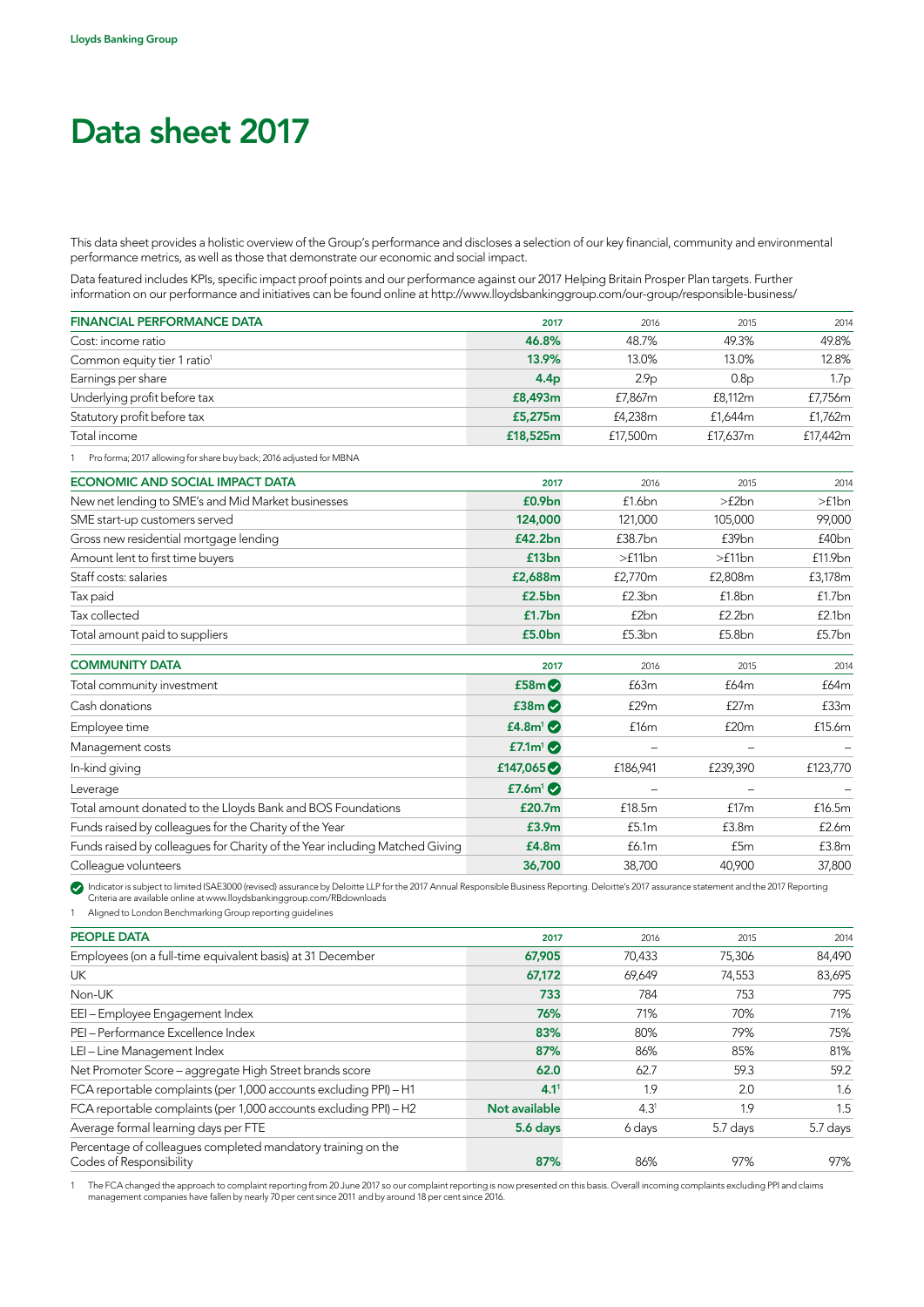## Data sheet 2017

**Continued** 

| <b>DIVERSITY DATA</b>                                                                   | 2017     | 2016  | 2015  | 2014    |
|-----------------------------------------------------------------------------------------|----------|-------|-------|---------|
| Percentage of total employees who are female                                            | 57.9%    | 58.0% | 58.4% | 58.4%   |
| Female managers                                                                         | 46.0%    | 45.3% | 45.5% | 45.4%   |
| Female senior managers                                                                  | $34.0\%$ | 32.4% | 31.0% | 29.2%   |
| Percentage of female Board members                                                      | 25%      | 23%   | 23%   | 23%     |
| Percentage of female recruits in LBG's graduate programme                               | 47%      | 45%   | 46%   | 44%     |
| Percentage of female recruits in LBG's apprenticeship programme                         | 54%      | 56%   | 53%   | 56%     |
| Percentage of colleagues from a BAME background                                         | 8.3%     | 7.9%  | 6.8%  | 6.6%    |
| <b>BAME</b> managers                                                                    | 8.3%     | 6.4%  | 6.4%  | $6.0\%$ |
| <b>BAME</b> senior managers                                                             | 5.6%     | 4.8%  | 3.7%  | 3.3%    |
| Percentage of colleagues who disclose they have a disability                            | 2.6%     | 2.2%  | 1.1%  | 1.0%    |
| Percentage of colleagues who disclose they are lesbian, gay,<br>transgender or bisexual | 1.7%     | 1.5%  | 1.2%  | 1.0%    |

Indicator is subject to limited ISAE3000 (revised) assurance by Deloitte LLP for the 2017 Annual Responsible Business Reporting. Deloitte's 2017 assurance statement and the 2017 Reporting<br>Criteria are available online at w

| <b>HEALTH AND SAFETY DATA</b>             | 2017  | 2016 | 2015  | 2014  |
|-------------------------------------------|-------|------|-------|-------|
| Total recorded accidents involving injury | 1.785 | .926 | 2.179 | 2.142 |
| Slips, trips and falls                    | 544   |      | 576   | 599   |
| <b>RIDDOR</b>                             | 50    | 54   |       | 86    |

| <b>ENVIRONMENTAL DATA</b>                                           | 2017                     | 2016                         | 2015                  | 2014                 |
|---------------------------------------------------------------------|--------------------------|------------------------------|-----------------------|----------------------|
| Total emissions (Co <sub>2</sub> e)                                 | 292,848 tonnes $\bullet$ | 340,382 tonnes <sup>1</sup>  | 395,5431              | 437,721              |
| Total scope 1 emissions (Co <sub>s</sub> e)                         | 52,160 tonnes $\bullet$  | 53,026 tonnes <sup>1,2</sup> | 58,851 <sup>1,2</sup> | 62,419 <sup>2</sup>  |
| Total scope 2 emissions (Co <sub>2</sub> e)                         | 166,617 tonnes           | 202,414 tonnes <sup>1</sup>  | 239,7091              | 261,623              |
| Total scope 3 emissions (Co <sub>2</sub> e)                         | 74,071 tonnes $\bullet$  | 84.943 tonnes <sup>1,2</sup> | 96.9831,2             | 113,678 <sup>2</sup> |
| Intensity ratio per unit of underlying income (as at 31st December) | 15.8                     | 19.5 <sup>1</sup>            | 22.4                  | 25.0                 |
| Intensity ratio per FTE (as at 31st December)                       | 4.31                     | 4.83 <sup>1</sup>            | 5.25 <sup>1</sup>     | 5.18                 |
| Total energy consumption                                            | 598.41 Gwh               | $619.86$ Gwh <sup>1</sup>    | $676.21$ <sup>1</sup> | 724.67               |
| Direct energy consumption by source – gas                           | 140.32 Gwh               | 140.66 Gwh <sup>1</sup>      | 162.901               | 174.59               |
| Direct energy consumption by source - oil                           | 4.10 Gwh                 | 2.42 Gwh <sup>1</sup>        | 3.76 <sup>1</sup>     | 6.94                 |
| Indirect energy consumption by source - electricity                 | 453.99 Gwh               | 476.78 Gwh <sup>1</sup>      | 509.541               | 543.14               |
| Year-on-year reduction in total energy                              | 3.46%                    | 8.33%                        | 6.69%                 | 8.79%                |
| Business travel (Co <sub>2</sub> e) emissions                       | 36,681 tonnes            | $42,443$ tonnes <sup>1</sup> | 47,4351               | 57,968               |
| Water consumption                                                   | $1,109,307 \text{ m}^3$  | $1,122,568$ m <sup>31</sup>  | 1,097,8511            | 1,165,926            |
| Operational waste                                                   | <b>14,686 tonnes</b>     | 18,444 tonnes <sup>1</sup>   | 20,831                | 23,544               |
| Percentage of operational waste diverted from landfill              | 78% <sup>O</sup>         | 78%                          | 83%                   | 92%                  |
| Total tonnes paper used                                             | 20,341                   | 20,335                       | 24,352                | 25,662               |
| Percentage of paper from sustainable sources                        | 100%                     | 100%                         | 100%                  | 100%                 |

Indicator is subject to limited ISAE3000 (revised) assurance by Deloitte LLP for the 2017 Annual Responsible Business Reporting. Deloitte's 2017 assurance statement and the 2017 Reporting<br>Criteria are available online at w

1 Restated using actual data to replace estimates

2 Restated all historic years to reflect improved methodology in assigning road travel between reporting scopes 1 and 3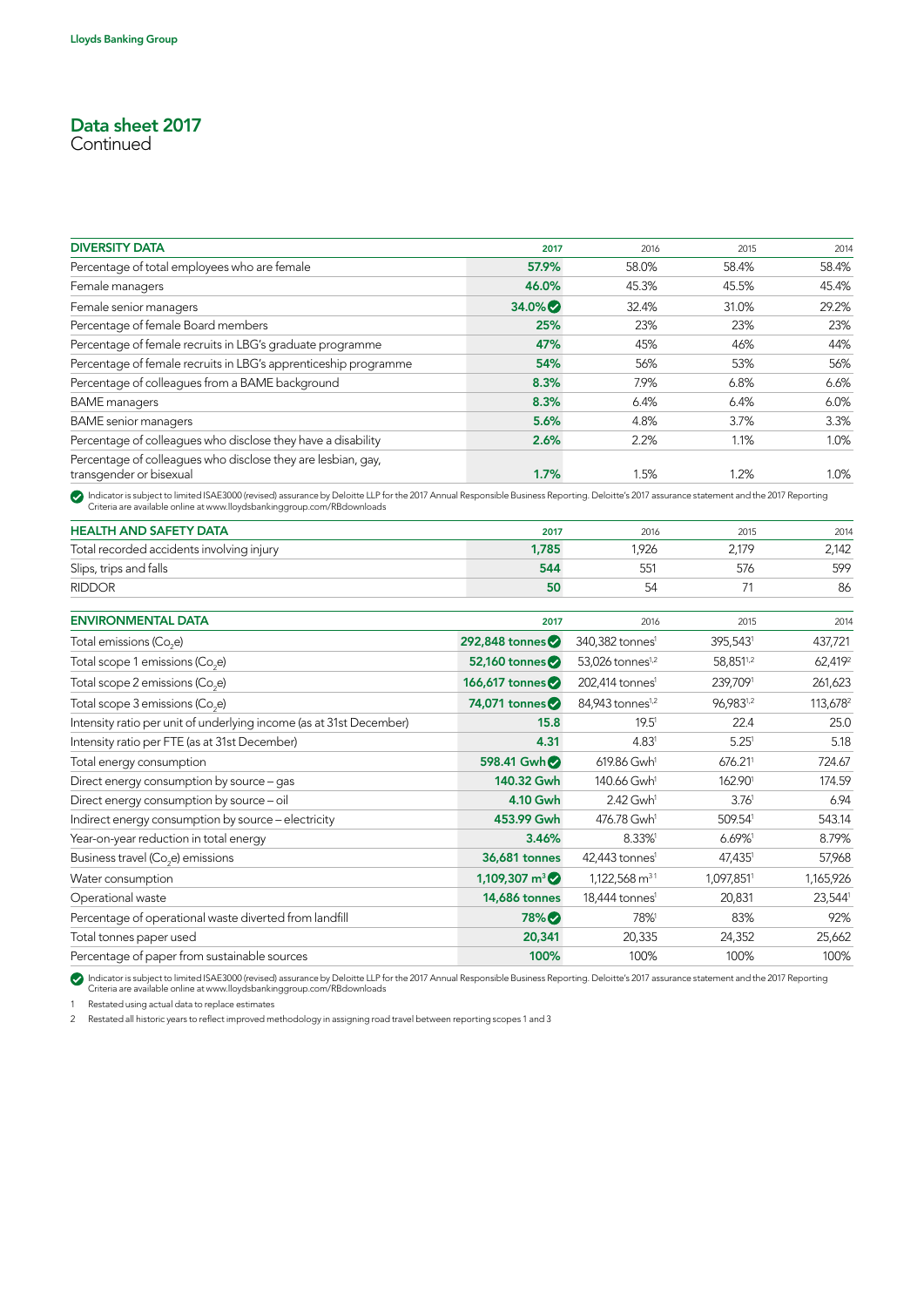## HELPING BRITAIN PROSPER PLAN 2017 PERFORMANCE

| No.            | <b>Metric</b>                                                                                                                                             |                                      | <b>Reporting Period</b>   | Performance                     |
|----------------|-----------------------------------------------------------------------------------------------------------------------------------------------------------|--------------------------------------|---------------------------|---------------------------------|
| $\mathbf{1}$   | Amount of lending committed to help people buy their first home                                                                                           |                                      | $01/01/2017 - 31/12/2017$ | £12.85bn                        |
| $\overline{2}$ | Number of homes our Housing Growth Partnership has committed to build                                                                                     |                                      | 01/01/2017 - 31/12/2017   | 1,890<br>(cumulative from 2016) |
| 3              | New funding support provided for the Social Housing Sector                                                                                                |                                      | 01/01/2017 - 31/12/2017   | More than £2bn                  |
| $\overline{4}$ | The number of people better informed about their retirement options<br>as a result of our guidance and support                                            |                                      | 01/01/2017 - 31/12/2017   | More than 88,000                |
| 5              | Number of undergraduates from lower income households supported<br>through the Scholars Programme                                                         |                                      | 01/01/2017 - 31/12/2017   | Recruited 135                   |
| 6              | Number of internal apprenticeship positions created within the Group with<br>permanent employment                                                         |                                      | 01/01/2017 - 31/12/2017   | More than 1,200                 |
| $\overline{7}$ | Number of Social Entrepreneurs supported through the<br>Social Entrepreneurs Programme                                                                    |                                      | $01/01/2017 - 31/12/2017$ | 261                             |
| 8              | Number of individuals, SMEs and charities trained in digital skills,<br>including internet banking                                                        |                                      | 01/01/2017 - 31/12/2017   | More than 708,000               |
| 9              | Increased amount of net lending to SMEs and Mid-market companies                                                                                          |                                      | $01/01/2017 - 31/12/2017$ | £902m                           |
| 10             | Investment in the UK manufacturing sector through financial support                                                                                       |                                      | $01/01/2017 - 31/12/2017$ | More than £1bn                  |
| 11             | Number of apprentices, graduates and engineers trained as a result of<br>our f1m annual investment in the AMTC                                            |                                      | $01/01/2017 - 31/12/2017$ | 500                             |
| 12             | Value of UK infrastructure projects supported in the government's<br>National Infrastructure Plan                                                         |                                      | 01/01/2017 - 31/12/2017   | More than £31bn                 |
| 13             | Number of businesses we help to start-up                                                                                                                  |                                      | 01/01/2017 - 31/12/2017   | More than 124,000               |
| 14             | Number of clients we help to export for the first time                                                                                                    |                                      | $01/01/2017 - 31/12/2017$ | More than 6,800                 |
| 15             | Amount of commercial real estate space we will fund to become<br>more energy efficient with green loans                                                   |                                      | $01/01/2017 - 31/12/2017$ | More than 5m sq. feet           |
| 16             | Share of social banking accounts we will support                                                                                                          |                                      | As at 31/12/2017          | 1 in 4                          |
| 17             | Additional sustainable lending Credit Unions make to their customers across<br>the UK through our annual £1m commitment to their capital funding          |                                      | $01/01/2017 - 31/12/2017$ | £5m                             |
| 18             | Number of charities we will support as a result of our £100m commitment<br>(2014 - 2020) to the Foundations                                               |                                      | 01/01/2017 - 31/12/2017   | 2,800                           |
| 19             | Number of colleague volunteering hours used to support community projects<br>(with a minimum of 30% used to support skills-based activity like mentoring) |                                      | $01/01/2017 - 31/12/2017$ | Almost 260,000 hours            |
| 20             | Amount raised by colleagues and communities for our charitable fundraising partners                                                                       |                                      | $01/01/2017 - 31/12/2017$ | £4.8m                           |
| 21             | Percentage of senior roles held by women                                                                                                                  |                                      | As at 31/12/2017          | $34\%$                          |
| 22             | We will consistently increase the                                                                                                                         | Black, Asian& Minority Ethnic (BAME) | As at 31/12/2017          | 77%                             |
|                | engagement levels of our colleagues                                                                                                                       | Disabled                             | As at 31/12/2017          | 70%                             |
|                |                                                                                                                                                           | Lesbian, gay, bisexual colleagues    | As at 31/12/2017          | 73%                             |

Indicator is subject to limited ISAE3000 (revised) assurance by Deloitte LLP for the 2017 Annual Responsible Business Reporting. Deloitte's 2017 assurance statement and the 2017 Reporting<br>Criteria are available online at w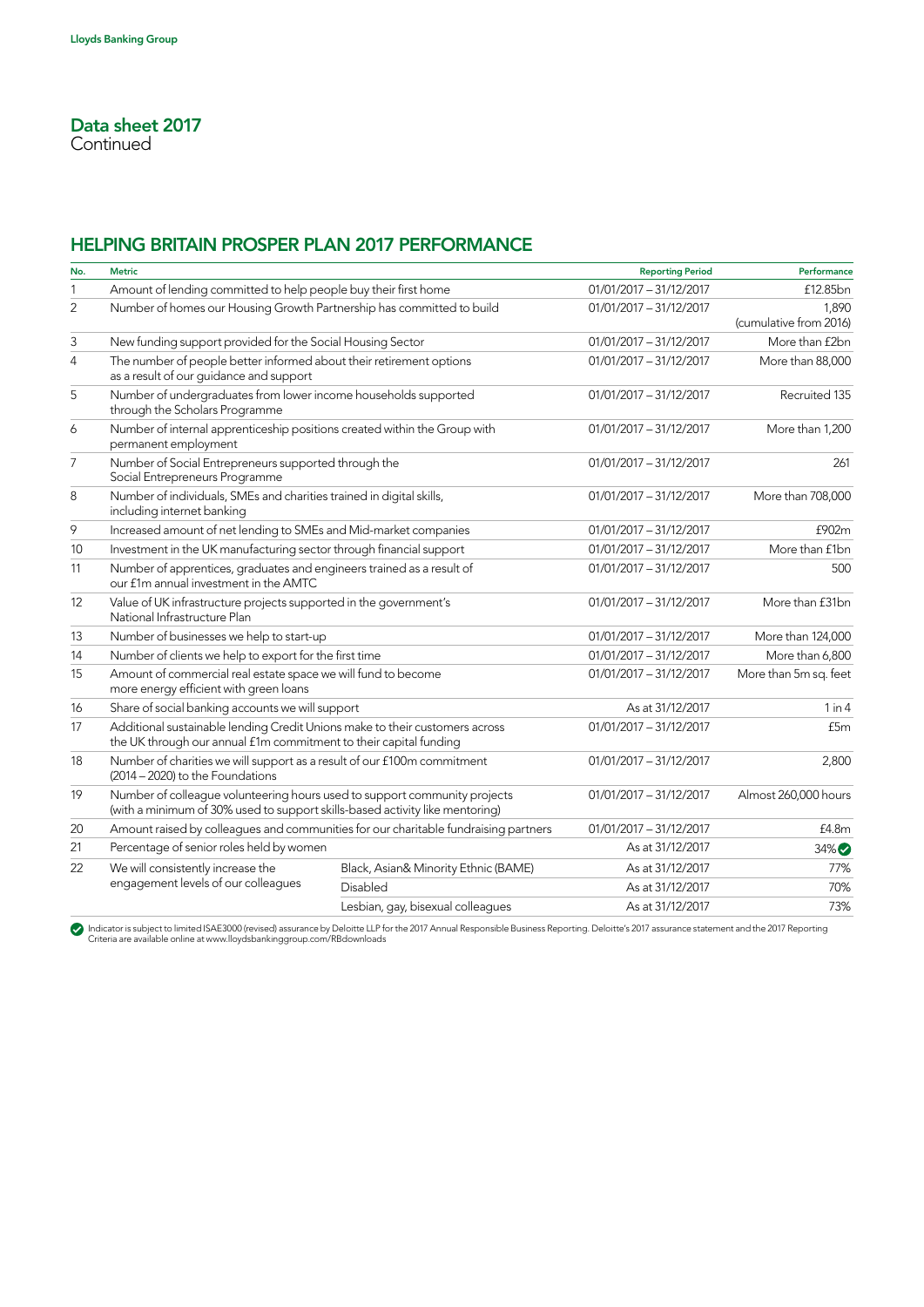### HELPING BRITAIN PROSPER PLAN 2016 PERFORMANCE

| No.            | <b>Metric</b>                                                                                                                              | <b>Reporting Period</b> | Performance       |
|----------------|--------------------------------------------------------------------------------------------------------------------------------------------|-------------------------|-------------------|
| 1              | Number of first time buyers supported in the UK mortgage market                                                                            | 01/01/2016 - 31/12/2016 | 75,000            |
| $\overline{2}$ | Share of new-build mortgages provided                                                                                                      | 01/01/2016 - 31/12/2016 | 1 in 4            |
| 3              | Number of undergraduates from lower income households supported<br>through the Lloyds Scholars Programme                                   | As at 31/12/2016        | 120               |
| $\overline{4}$ | Number of Lloyds Banking Group apprenticeship positions created<br>with permanent employment                                               | 01/01/2016 - 31/12/2016 | More than 1,000   |
| 5              | % of senior roles to be held by women                                                                                                      | 01/01/2016 - 31/12/2016 | 32.4%             |
| 6              | We will maintain high engagement with Black, Asian and Minority Ethnic (BAME)<br>colleagues in all roles                                   | 01/01/2016 - 31/12/2016 | 73%               |
| $\overline{7}$ | We will consistently increase the engagement levels of Lesbian,<br>Gay, Bisexual and Transgender colleagues in all roles                   | 01/01/2016 - 31/12/2016 | 64%               |
| 8              | We will consistently increase the engagement levels of colleagues with<br>disabilities in all roles                                        | 01/01/2016 - 31/12/2016 | 64%               |
| 9              | To help consumers plan for later life through use of our Retirement Planning website                                                       | 01/01/2016 - 31/12/2016 | 280,000           |
| 10             | Increased amount of net lending to SMEs and Mid-market companies                                                                           | 01/01/2016 - 31/12/2016 | f1.6bn            |
| 11             | Increased amount of new funding support provided to UK manufacturing<br>businesses per year                                                | 01/01/2016 - 31/12/2016 | £1.2bn            |
| 12             | Value of UK infrastructure projects supported in the government's<br>National Infrastructure Plan                                          | 01/01/2016 - 31/12/2016 | More than $f10bn$ |
| 13             | Number of social entrepreneurs supported through the Lloyds Bank and<br>Bank of Scotland Social Entrepreneurs programmes                   | 01/01/2016 - 31/12/2016 | 295               |
| 14             | Number of start-up businesses we will help to get off the ground                                                                           | 01/01/2016 - 31/12/2016 | 121,000           |
| 15             | Amount invested by our Housing Growth Partnership <sup>*</sup> to help address the<br>UK housing shortage                                  | 01/01/2016 - 31/12/2016 | More than £30m    |
| 16             | Number of clients we will help export for the first time (per year)                                                                        | 01/01/2016 - 31/12/2016 | More than 10,000  |
| 17             | Number of higher-level external apprenticeships as a result of our<br>f1m per year funding                                                 | 01/01/2016 - 31/12/2016 | 138               |
| 18             | Number of colleagues helping people and organisations use the internet to improve<br>digital skills and financial capability               | 01/01/2016 - 31/12/2016 | 23,000            |
| 19             | Share of social banking accounts we will support                                                                                           | 01/01/2016 - 31/12/2016 | 1 in 4            |
| 20             | Arrange and provide new funding support for the Social Housing sector                                                                      | 01/01/2016 - 31/12/2016 | £955m             |
| 21             | Additional sustainable lending Credit Unions make to their customers across<br>the UK through our annual f1m commitment to capital funding | 01/01/2016 - 31/12/2016 | f1m               |
| 22             | Number of charities we will support as a result of our £100m commitment to<br>the Foundations                                              | 01/01/2016 - 31/12/2016 | More than 3,700   |
| 23             | Number of colleague volunteering hours to support community projects                                                                       | 01/01/2016 - 31/12/2016 | More than 260,000 |
| 24             | Amount raised by colleagues and communities for our Charity of the Year<br>(including Matched Giving)                                      | 01/01/2016 - 31/12/2016 | f6.1m             |

Indicator is subject to limited ISAE3000 (revised) assurance by Deloitte LLP for the 2016 Annual Responsible Business Reporting.